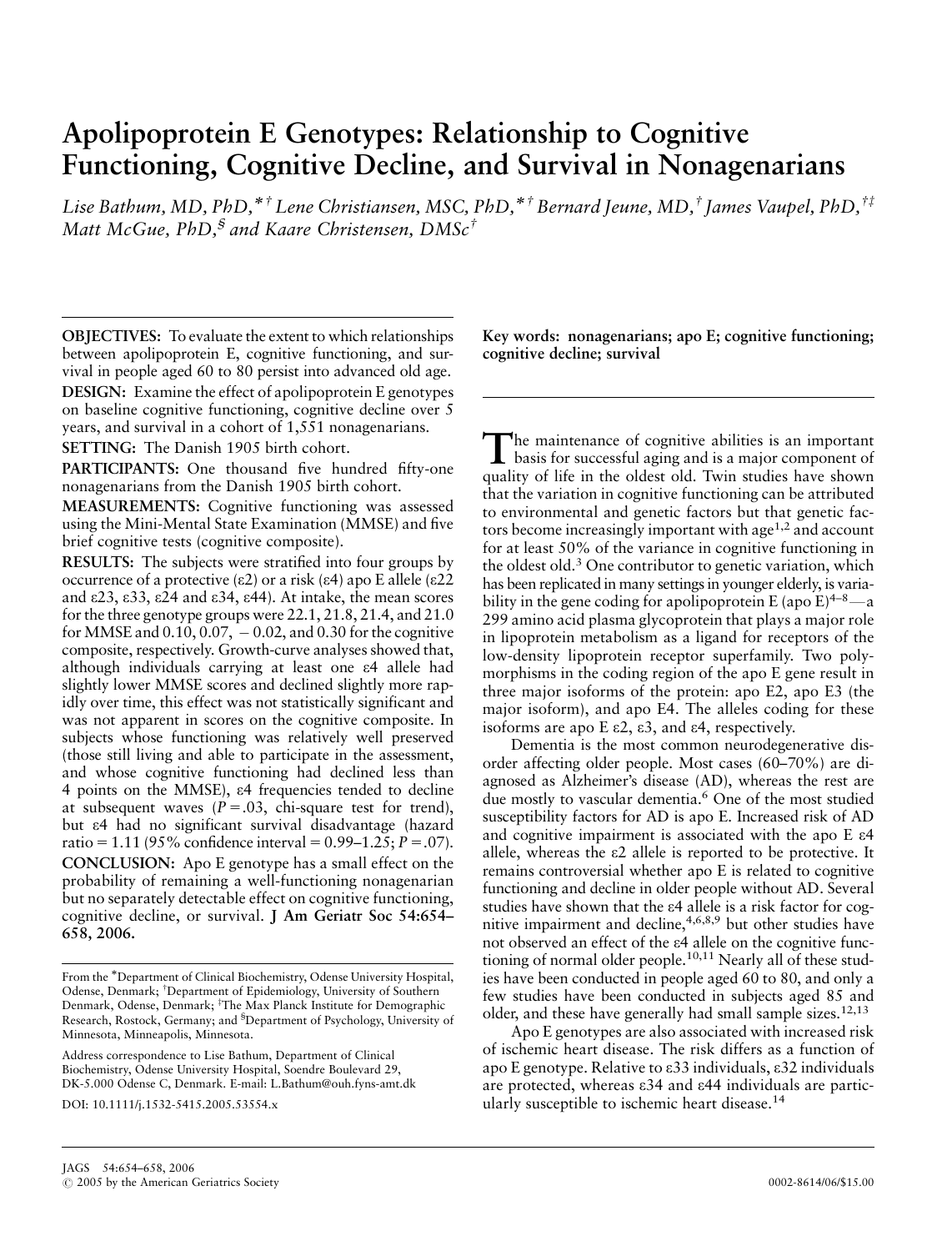Several studies have demonstrated that the e4 allele is less common in nonagenarians and centenarians than at younger ages.<sup>12,13,15,16</sup> Therefore, it is likely that it is associated with excess risk of death—probably due to the fact that the e4 allele is associated with greater risk of two major causes of death in industrialized countries: ischemic heart disease and AD. Nevertheless, it seems that the greater risk of death in the e4 allele carriers decreases with age and that the different genotypes are associated with little variation in mortality in the oldest old.17 Nevertheless, the calculation of risk in those aged 80 to 100 is based on few individuals.

In this study, the effect of apo E genotypes on cognitive functioning, cognitive decline, and survival was examined in a cohort of 1,551 nonagenarians.

# SUBJECTS AND METHODS

#### Subjects and Measurement of Cognitive Abilities

The participants in this study were from the Danish 1905 birth cohort ascertained in 1998 when they were aged 92 to 93 (1,639 deoxyribonucleic acid (DNA) samples from 462 men and 1,177 women).<sup>18</sup> The survivors were reassessed in 2000 and 2003. The participants were invited to participate in a home-based 2-hour multidimensional interview, as previously described.<sup>18</sup> The interview included the Mini-Mental State Examination (MMSE)<sup>19</sup> and five brief individual tests of cognitive functioning selected to be sensitive to age-related memory and verbal fluency, $3$  as well as collection of DNA. The MMSE is a widely used screen for cognitive impairment and yields a score between 0 and 30. Cognitive impairment is graded as severe for scores between 0 and 17, mild for scores between 18 and 23, and normal for scores between 24 and 30. A cognitive composite score was computed by aggregating performance on a fluency task (numbers of animals the individual could name within 1 minute), forward and backward digit span, and immediate and delayed recall of a 12-item list. To facilitate interpretation of results, each of the five brief individual tests of cognitive functioning was standardized to a mean of 0 and a standard deviation of 1 in the total sample before summing to form a cognitive composite score.<sup>3</sup> To further facilitate the interpretation of the composite score, it was rescaled to have a mean of 0 and a standard deviation of 1 for all participants who completed this assessment at initial testing. Because the scaling for the MMSE is well known, a similar transformation of this variable was not performed.

Cognitive functioning was assessed, and DNA samples were taken only from subjects who were able to perform the interview (DNA was not taken from proxy respondents). The DNA sample could be given as a blood sample or a cheek swab.

# Determination of Apo E Genotype

DNA was isolated from cheek swabs and blood sample, with the use of QIAamp DNA Mini Kit (Qiagen, Hilden, Germany). The Taqman technology was used to genotype the two polymorphisms at amino acid residue 112 and 158. Primers and probes were designed using Primer Express software (Applied Biosystems, Foster City, CA). Oligonucleotide primer and probe sequences are available upon

| Table 1. Neuropsychological Test Scores as a Function of Apolipoprotein E (APOE) Genotype in the Total Population and the Subgroup with Mini-Mental State<br>Examination (MMSE) Score of 24 or More                              |       |                 |                                 |                  |                 |                      |                      |                 |                 |                 |
|----------------------------------------------------------------------------------------------------------------------------------------------------------------------------------------------------------------------------------|-------|-----------------|---------------------------------|------------------|-----------------|----------------------|----------------------|-----------------|-----------------|-----------------|
|                                                                                                                                                                                                                                  |       |                 | All Participants                |                  |                 |                      |                      | MMSE $\geq$ 24  |                 |                 |
|                                                                                                                                                                                                                                  |       | £22 & £23       | ౘౢ                              | £24 & £34        | $\hat{4}$       |                      | <b>EZ2 &amp; EZ3</b> | ౘౢ              | £24 & £34       | र्द             |
| Test                                                                                                                                                                                                                             |       |                 |                                 | Mean $\pm$ SD    |                 |                      |                      | Mean ±          | 8               |                 |
| MMSE <sup>*</sup>                                                                                                                                                                                                                |       | $(n = 252)$     | $(n = 964)$                     | $(n = 318)$      | $(n = 17)$      |                      | $(n = 124)$          | $(n = 473)$     | $(n = 130)$     | $(n = 8)$       |
| Men                                                                                                                                                                                                                              | 434   | $22.7 \pm 5.5$  | $\ddot{\circ}$<br>$22.3 + 6$    | $22.2 + 5.3$     | $20.8 \pm 11.3$ | 235                  | $26.8 \pm 1.8$       | $26.6 \pm 1.8$  | $26.0 \pm 1.6$  | $26.3 \pm 1.5$  |
| Women                                                                                                                                                                                                                            | 717   | $21.9 + 5.4$    | ق<br>$21.6 \pm 5$               | $21.1 + 5.5$     | $21.1 + 5.6$    | 500                  | $26.3 \pm 1.9$       | $26.3 \pm 1.8$  | $26.2 \pm 1.8$  | $27.0 \pm 1.6$  |
|                                                                                                                                                                                                                                  | .551  | $22.1 + 5.5$    | ာ့<br>$21.8 + 5$                | $21.4 + 5.5$     | $21.0 + 6.9$    | 735                  | $26.5 \pm 1.9$       | $26.4 \pm 1.8$  | $26.1 \pm 1.7$  | $26.8 \pm 1.5$  |
| Cognitive composite <sup>®</sup>                                                                                                                                                                                                 |       | $(n = 251)$     | $(n = 960)$                     | $(n = 317)$      | $(n = 17)$      |                      | $(n = 124)$          | $(n = 472)$     | $(n = 129)$     | $(n = 8)$       |
| Men                                                                                                                                                                                                                              | 432   | $0.16 \pm 1.06$ | 6<br>$0.12 \pm 0.$              | $0.08 \pm 1.00$  | $0.28 \pm 1.66$ |                      | $0.76 \pm 0.91$      | $0.57 \pm 0.86$ | $0.38 \pm 0.81$ | $0.95 \pm 1.18$ |
| Women                                                                                                                                                                                                                            | 1,113 | $0.08 \pm 0.94$ | $\overline{5}$<br>$0.05 \pm 1.$ | $-0.01 \pm 0.89$ | $0.31 + 0.91$   | 20<br>20<br>20<br>20 | $0.60 + 0.83$        | $0.62 \pm 0.83$ | $0.51 \pm 0.80$ | $0.75 \pm 0.74$ |
|                                                                                                                                                                                                                                  | 1,545 | $0.10 \pm 0.97$ | S<br>$0.07 \pm 1$               | $0.02 \pm 0.92$  | $0.30 \pm 1.07$ |                      | $0.65 \pm 0.85$      | $0.61 \pm 0.84$ | $0.47 \pm 0.81$ | $0.82 \pm 0.85$ |
| Ninety-four subjects (30 men and 64 women) did not complete the composite score or did not have the APOE genotype.<br>* Eighty-eight subjects (28 men and 60 women) did not complete the MMSE or did not have the APOE genotype. |       |                 |                                 |                  |                 |                      |                      |                 |                 |                 |
|                                                                                                                                                                                                                                  |       |                 |                                 |                  |                 |                      |                      |                 |                 |                 |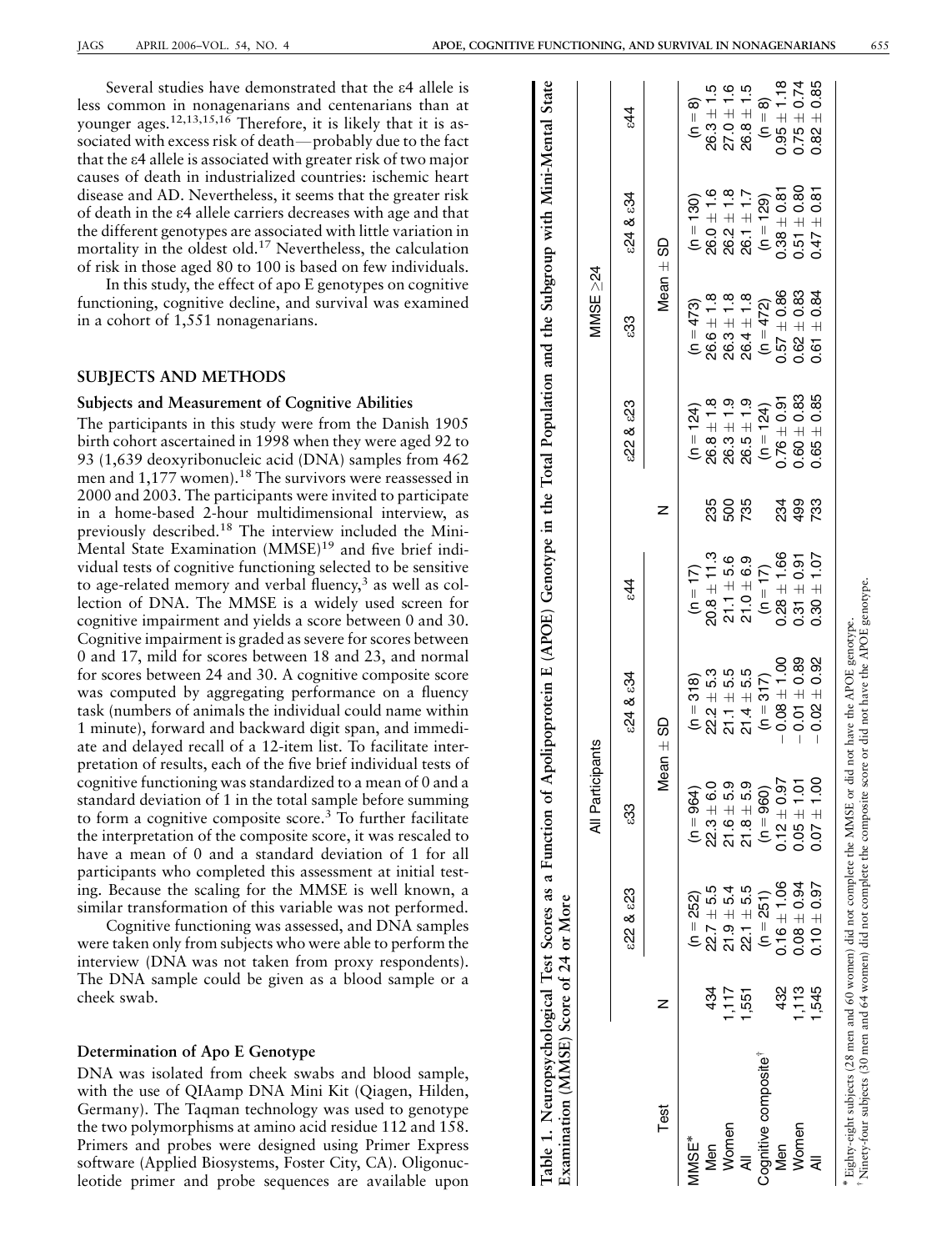request. Twenty-three subjects could not be genotyped because of poor quality of DNA.

#### Statistical Analysis

The effect of apo E genotype on initial cognitive functioning and change in cognitive functioning was investigated using growth curve methods.<sup>20</sup> In these analyses, cognitive performance (the composite or MMSE) was modeled as a function of apo E genotype and wave of assessment. To maximize power, apo E genotype was dichotomized as presence versus absence of an e4 allele. Growth curve analysis was completed using PROC MIXED from the SAS (SAS Institute, Inc., Cary, NC).

For the survival analyses, participants were followed from the date of blood sampling until emigration, death, or end of study period (January 2005). Information on emigration and death was retrieved from the Danish Central Population Register, which is continuously updated. The Kaplan-Meier method was used to plot cumulative survival curves. For the survival analysis, the subjects were stratified by the occurrence of the apo E e4 allele: an apo E e4-negative group, a group with one  $\varepsilon$ 4 allele ( $\varepsilon$ 24 and  $\varepsilon$ 34), and a group consisting of subjects homozygous for the e4 allele (e44).

The proportional hazards model for survival, adjusted for sex, was used to test for a survival difference. The statistical program package Stata (Release 8.0, StataCorp., College Station, TX) was used for the statistical calculation.

# RESULTS

## Relation Between Apo E Genotype and Intake Cognitive Functioning

Apo E genotype and intake cognitive data (the cognitive composite or the MMSE) was available for 1,551 (average age  $\pm$  standard deviation 93.1  $\pm$  0.3) of the 1,814 individuals interviewed at intake. The mean scores for the neuropsychological tests at intake according to the different genotype groups are shown in Table 1. In total, 45.9% men and 55.2% women had a MMSE score less than 24. The scores for the isolated cognitive normal group is therefore also shown to clarify the effect of e4 in the nondemented by deleting subjects with a possible incipient dementia as reflected by an intake MMSE score less than 24. In both situations—all participants and participants with a MMSE score of 24 or higher—the mean decreased as a function of genotype when the subjects were stratified into four groups by occurrence of a protective  $(\epsilon 2)$  or a risk  $(\epsilon 4)$  apo E allele  $(\epsilon 22 \text{ and } \epsilon 23, \epsilon 33, \epsilon 24 \text{ and } \epsilon 34, \epsilon 44)$ . Although the findings for the MMSE and the cognitive composite were nonsignificant as revealed by the growth analyses, the means followed the expected pattern-a trend toward lower cognitive functioning in carriers of the e4 allele.

# Apo E Genotype Distribution at Intake and Follow-Up

The apo E genotype distribution at intake and the distribution in the well-functioning versus the adverse-outcome groups (death, interview by proxy, or extreme decline in MMSE at follow-up) are shown in Table 2. In total, 884 individuals (222 men, 662 women) participated at the first follow-up in 2000. Of those, 11 (3 men and 8 women) refused to participate in the cognitive measurements. At the

|                            |                                                                                                                                                                                         |                     | First Follow-Up          |           |                    |                      | Second Follow-Up |                           |                          |
|----------------------------|-----------------------------------------------------------------------------------------------------------------------------------------------------------------------------------------|---------------------|--------------------------|-----------|--------------------|----------------------|------------------|---------------------------|--------------------------|
|                            | Intake                                                                                                                                                                                  | Functioning<br>Ne∥- | Dead                     | Proxy     | Decline ≥4<br>MMSE | Functioning<br>Well- | Dead             | Proxy                     | Decline $\geq 4$<br>MMSE |
| Apolipoprotein<br>Genotype |                                                                                                                                                                                         |                     |                          |           | n (%)              |                      |                  |                           |                          |
| လ္လ                        | 17(1.1)                                                                                                                                                                                 | 4(0.8)              | (1.7)                    | 3(2.7)    | 2(0.8)             | 1(0.7)               | 12(1.1)          | 2(2.4)                    | 2(1.4)                   |
| ನೆ                         | 246 (15.2)                                                                                                                                                                              | 78 (15.5)           | (17.2)<br>8              | 20 (17.9) | 42 (16.3)          | 28 (18.8)            | 59 (14.9)        | 13(15.5)                  | 23 (16.3)                |
| ಔ                          | 002(62.0)                                                                                                                                                                               | 331 (65.7)          | 218 (60.4)               | 65 (58.0) | 146 (56.8)         | 97 (65.1             | 650 (61.0)       | 53 (63.1)                 | 87(61.7)                 |
| ेंद्र                      | 50(3.1)                                                                                                                                                                                 | 15(3.0)             |                          | 6(5.4)    | 13(5.1)            | 2(1.3)               | 32(3.0)          |                           | 5(3.5)                   |
| રે                         | 281 (17.4)                                                                                                                                                                              | 71 (14.1)           | $(0.8)$<br>$(19.4)$<br>5 | 17(15.2)  | 51 (19.8)          | 19(12.8)             | (18.6)           | $\frac{5(6.0)}{11(13.1)}$ | 22(15.6)                 |
|                            | 20 (1.2)                                                                                                                                                                                | 5(1.0)              | (0.6)                    | (0.9)     | 3(1.2)             | 2(1.3)               | 14(1.3)          |                           | 2(1.4)                   |
| Total                      | 1,616                                                                                                                                                                                   | 504                 | 361                      | 112       | 257                | 149                  | 1,065            | ಹ                         | $\frac{4}{1}$            |
|                            | Note: The genotypes are listed in the well-functioning and adverse outcome groups: death, interview performed by proxy, or large decline in Mini-Mental State Examination (MMSE) score. |                     |                          |           |                    |                      |                  |                           |                          |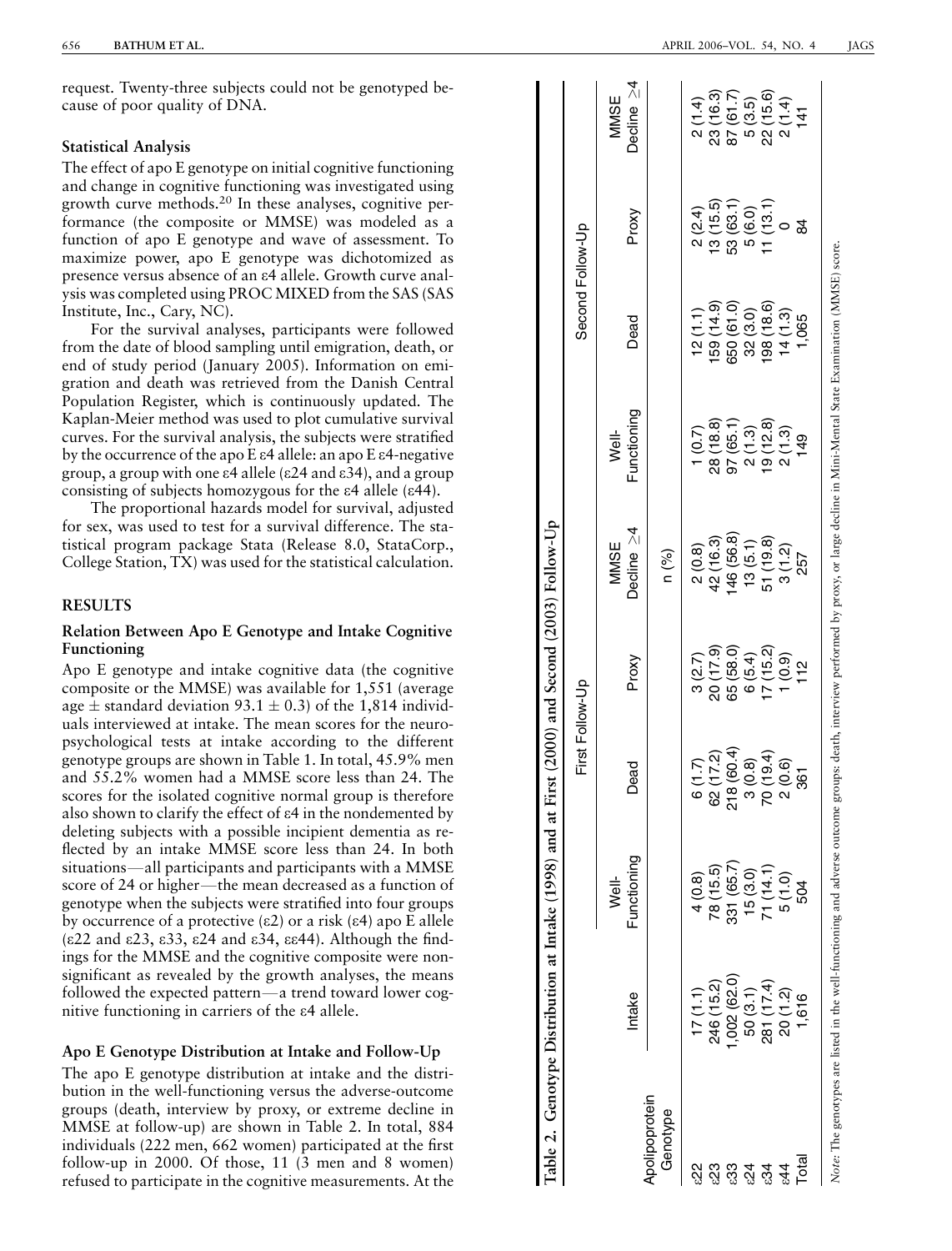

Figure 1. Kaplan-Meier survival estimates. The relationship between survival probability and occurrence of apo E e4 alleles.

second follow-up, in 2003, 381 participated (79 men, 302 women). Of those, seven (2 men and 5 women) refused to participate in the cognitive measurements. The well functioning at first and second follow-up are defined as those still alive and able to perform the interview without the help of a proxy and with a MMSE decline (difference between MMSE at intake and MMSE at follow-up) of less than four. The mean MMSE decreased from 21.8 at intake to 21.2 at first follow-up and 20.3 at second follow-up. The frequency of the  $\varepsilon$ 4 positive ( $\varepsilon$ 24,  $\varepsilon$ 34, and  $\varepsilon$ 44) in the well-functioning groups decreased from 21.7% at intake to 18.1% at first follow-up and 15.4% at second follow-up. The chi-square test for trend testing this decrease showed a significant reduction  $(P=.03)$ .

#### Growth Curve Analyses

Test statistics from the growth curve analysis of the cognitive data showed that the main effect of apo E (the effect of apo E genotype on initial cognitive performance) was not statistically significant for the cognitive composite (F statistic = 2.89; P = .09) or MMSE (F statistic = 1.53; P = .22), although the P-value in the former case is borderline significant. The wave-by-apo E interaction (the effect of apo E on change in cognitive performance) was also not significant for the cognitive composite (F statistic =  $0.08$ ;  $P = .78$ ) or MMSE (F statistic = 3.27;  $P = .07$ ), although in this case, the latter test approached statistical significance.

#### Relation Between Apo E Genotype and Survival

The Kaplan-Meier cumulative survival curves are shown in Figure 1. The survival difference is in the expected direction, but despite the large sample size and with 83% dead at the end of the follow-up period, there were no significant survival differences, with the proportional hazards model for survival adjusted for sex providing the hazard ratio 1.11 (95% CI = 0.99–1.25;  $P = .07$ ); the hazard increases 11% for having an e4 allele.

# DISCUSSION

These results show that apo E genotypes are not significantly associated with cognitive functioning or cognitive decline in nonagenarians. Although the MMSE performance of individuals carrying at least one e4 allele was worse than the MMSE performance of those carrying no e4 alleles and declined somewhat more rapidly, this effect did not quite attain statistical significance and was moreover not observed in analysis of the cognitive composite score.

The e4 allele has a small and nonsignificant influence on survival probability in this nonagenarian population. Several studies have examined changes in apo E genotype frequency with age and found a significant decrease in e4 alleles as evidence of a large difference in mortality by genotype,13,16,21 but this difference in mortality is not evident in the current study, suggesting that the apo E e4 effects are age dependent and only minor in nonagenarians.

An association between apo E and cognitive functioning was expected, and it was surprising that this large study of 1,551 nonagenarians was too small to detect a significant difference. The lack of association is in contrast with previous studies that have established an association between AD and apo E genotypes<sup>5,22</sup> and a recent study that found that the variation in nonpathological cognitive changes from age 11 to 80 is related to the apo  $E$  genotype.<sup>4</sup> Nevertheless, the current finding that apo  $E \epsilon 4$  only weakly predicts cognitive functioning in the oldest old supports findings from previous studies in smaller populations. One explanation for these different results could be that the effect associated with the apo E e4 is strongest in people in their 60s and 70s and of only minor importance in the oldest old, although twin studies have shown that the heritability of cognitive abilities is substantial even for the very old.<sup>1</sup>

The current study shows that the apo  $E \epsilon 4$  allele, which is a commonly known risk factor for mortality, apparently loses it importance with age. At first glance, this may appear unexpected because this allele has been strongly associated with coronary heart disease, AD, and crude mortality. The e44 and e34 genotypes account for almost 20% of the nonagenarians, and it should be possible to detect a major mortality difference in this large population that has a high rate of mortality (83%). Nevertheless, the high mortality in the oldest old results in a high degree of selection. The most frail and otherwise disadvantaged members will tend to die first, leaving the most robust in the population—a pattern commonly seen for risk factors $2<sup>3</sup>$  due to selection; those most susceptible to the risk factor are already dead. So nonagenarians with the e4 allele apparently have a defense—genetic or environmental—that makes them less susceptible to the harmful effects connected to the  $\varepsilon$ 4 allele.

To further investigate the potential role of apo E in "successful" aging, cognitive decline, and survival in these nonagenarians, the distribution of apo E genotypes in the arbitrarily defined well-functioning group was examined. There was a significant decrease in the frequency of  $\varepsilon$ 4positive subjects in the well-functioning groups from intake to first and second follow-up. So although the growth models could not reveal a significant association between cognitive functioning at intake and cognitive decline, the e4 negative subjects are more likely to remain alive and well functioning at this high age than the e4-positive subjects.

Identifying factors that influence cognitive abilities and survival in the oldest old have large public health implications, especially if our understanding could result in preventative and ameliorative interventions. The current study shows that the apo E genotype affects the probability of remaining a ''well-functioning'' nonagenarian, although